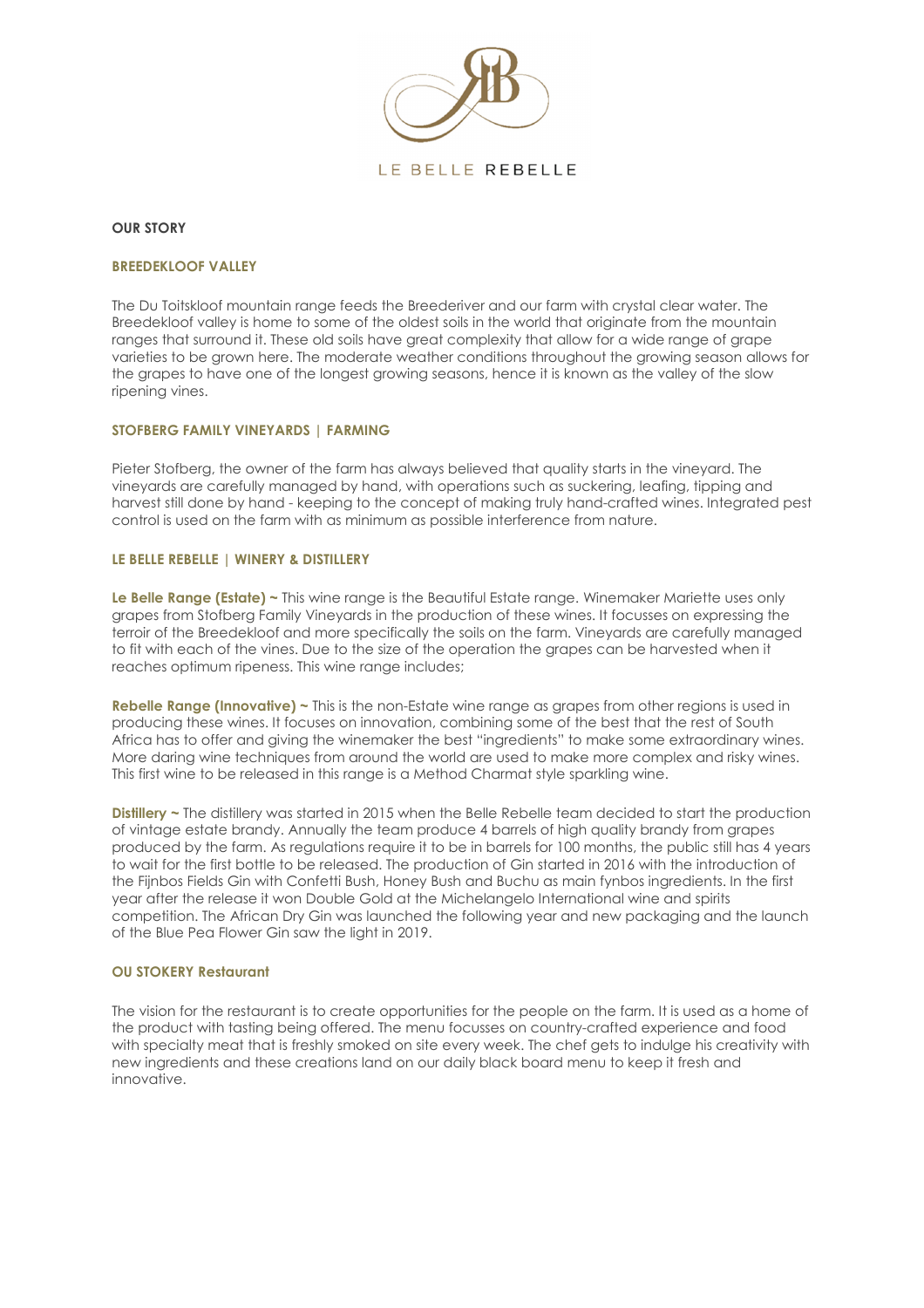# **Mía Chenin blanc 2018**



# **Tasting notes**

The wine has a pale straw colour with bright green tinge. We aimed at making a fresh and primary fruit driven wine. The nose is vibrant with concentrated aromas of citrus and pineapple. On the palate lime and grapefruit meets quince with a crisp, refreshing acidity. This is a perfectly balanced wine that should be enjoyed in good company.

# **Vinification**

The grapes are harvested by hand into bins the morning of 7 February 2018 at 22.2˚B. The grapes are then cooled before they are lightly crushed and pressed. The free-run juice was allowed to settle overnight at 8°Celsius using pectolytic enzymes. The juice is covered with carbon dioxide blankets to prevent oxidation. The wine is then inoculated, and fermentation took place in stainless steel tanks at a constant temperature of 14 - 16°C for approximately 15 days.

# **Technical Analyses**

| Alcohol = $13.0$ Vol $%$ | Residual Sugar = $4.70$ g/l      | Volatile Acidity = $0.53$ g/l                     | Total Acidity = 6.70 g/l |
|--------------------------|----------------------------------|---------------------------------------------------|--------------------------|
| pH 3.23                  | Free Sulphur = $35 \text{ mg/l}$ | $\overline{\phantom{0}}$ Total Sulphur = 131 mg/l | Total extract = 23.4 g/l |

# **Food Pairing**

Being a fresh wine with vibrant fruit it will pair well with spring vegetables and salads, especially chicken or one's containing fruit like apple or pear. Light seafood pasta dishes and risottos. Fresh line fish, smoked salmon or trout and it will certainly accompany oysters and sushi ver

# **Accolades**

| Vintage |      | 2013 Michelangelo GOLD Award 2013             |
|---------|------|-----------------------------------------------|
| Vintage |      | 2014 Veritas BRONZE Award 2014                |
|         |      | Cathy Marston Top 10 Wine 2014                |
|         |      | Christian Eedes Score 86/100                  |
| Vintage |      | 2015 Michelangelo GOLD Award 2015             |
|         |      | Vitis Vinifera DOUBLE GOLD 2015               |
| Vintage |      | 2016 Michelangelo GARAGIST TROPHY winner 2016 |
| Vintage | 2017 | Veritas BRONZE Award 2018                     |



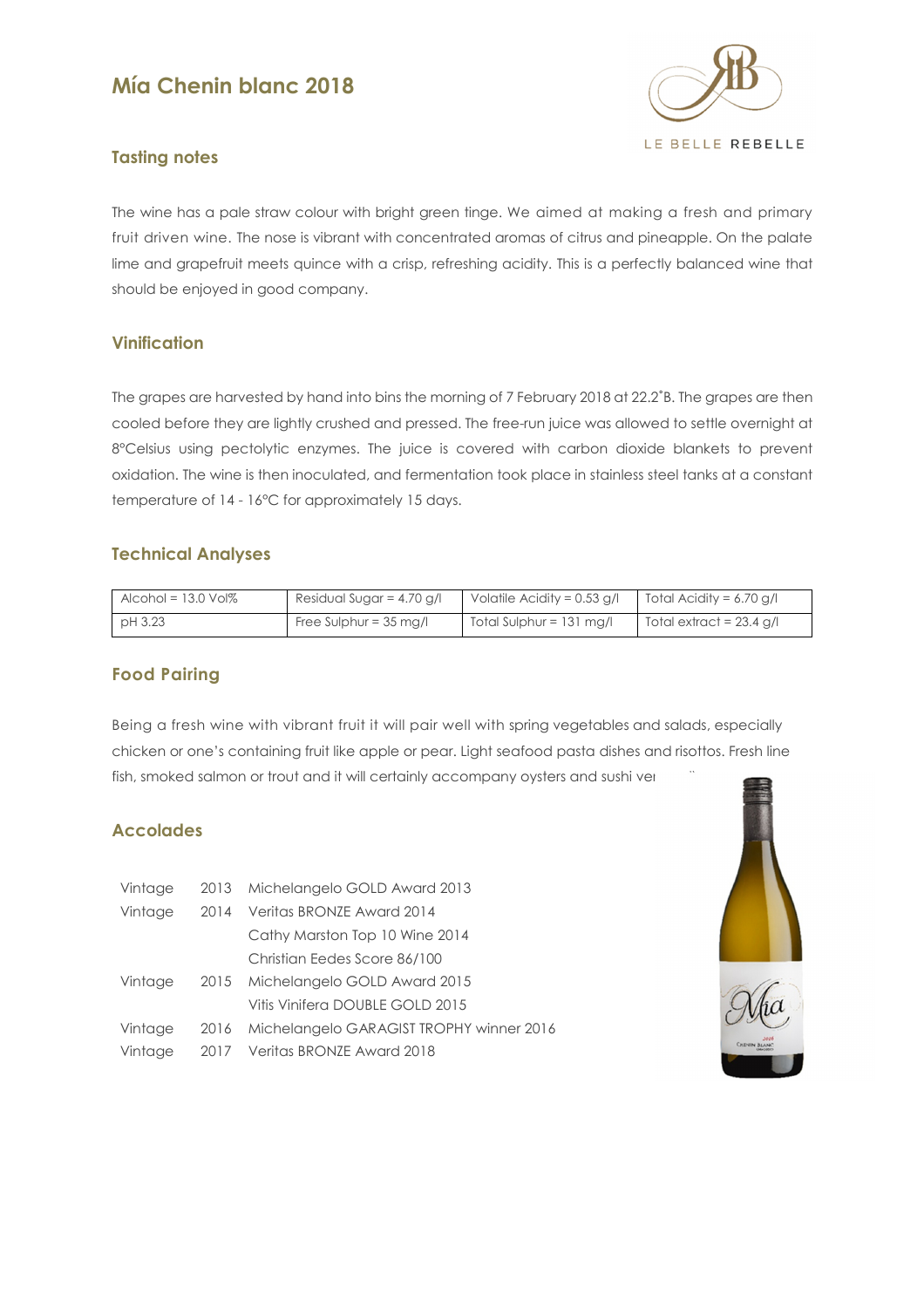# **Mía Pinot noir Rosé 2017**

# **Tasting notes**



The wine is primarily fruit driven with a crisp finish, perfect for the summer. On the nose the aromas of pink fruits like watermelon and strawberry will dazzle you. The palate is vibrant and bursting with flavours of turkish delight, candyfloss and ends with a refreshing acidity.

# **Vinification**

The grapes are harvested by hand into bins the morning of 13 February 2017 at 22.4˚B. The grapes are then cooled before they are lightly crushed. The grapes are allowed 8 hours of skin contact before pressing to give it its beautiful watermelon colour. The free-run juice was allowed to settle overnight at 8°Celsius using pectolytic enzymes. The juice is covered with carbon dioxide blankets to prevent oxidation. The wine is then inoculated, and fermentation took place in stainless steel tanks at a constant temperature of 14 - 16°C for approximately 15 days.

# **Technical Analyses**

| Alcohol = $13.34$ Vol $%$ | Residual Sugar = 7.40 g/l        | Volatile Acidity = $0.52$ g/l | Total Acidity = 6.60 g/l |
|---------------------------|----------------------------------|-------------------------------|--------------------------|
| pH 3.19                   | Free Sulphur = $36 \text{ mg/l}$ | $Total Sulphur = 103 mg/l$    | Total extract = 27.7 g/l |

# **Food Pairing**

Mia Pinot noir Rosé has the acidity of a white wine and the fruit of red wine and therefor will pair beautifully with almost any cheese and cheesy dishes. Another good combination is with warm-climate dishes like Mexican, Thai or Indian food.

# **Accolades**

Vintage 2016 Michelangelo SILVER Award 2016 Veritas BRONZE Award 2016 Vitis Vinifera GOLD 2016 Platter Wine Guide 3 Stars 2018 Vintage 2017 Veritas SILVER Award 2017 Platter Wine Guide 3 Stars 2019

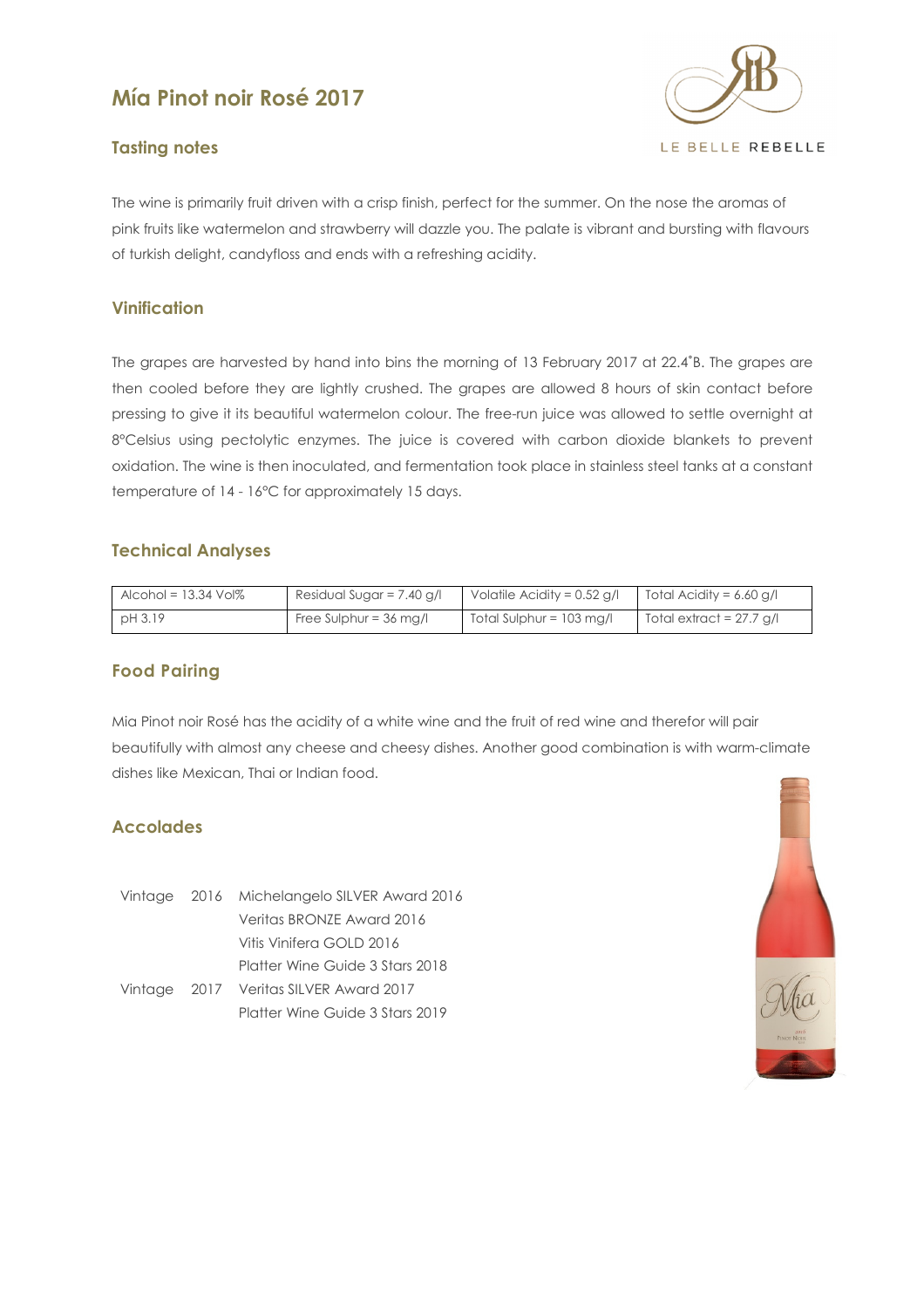# **Mía Shiraz 2016**



# **Tasting notes**

This dark, ruby coloured wine has an intense mix of blackberry and cassis on the nose. The pallet start off with flavours of ripe prune and dark chocolate, under pinned by a light smokiness with well integrated oak and soft, silky tannins. This is a perfectly balanced wine that should be enjoyed in good company.

# **Vinification**

The grapes are harvested by hand into bins the morning of 01 March 201 at 25.5˚B. The grapes are then cooled before they are hand sorted and lightly crushed. The grapes are cold soaked for 48 hours using pectolytic enzymes to promote flavour and colour extraction. The juice is inoculated with yeast and fermentation took place for 5 days at 24-27C. The juice and skin is punched down every 4 hours until it's pressed. The wine is transferred to 225L French oak barrels for Malolactic fermentation and 18 month barrel maturation.

# **Technical Analyses**

| Alcohol = $14.40$ Vol $%$ | Residual Sugar = 3.60 g/l        | Volatile Acidity = $0.53$ g/l | Total Acidity = $5.60$ g/l |
|---------------------------|----------------------------------|-------------------------------|----------------------------|
| pH 3.63                   | Free Sulphur = $25 \text{ mg/l}$ | $Total Sulphur = 113 mg/l$    | Total extract = $33.0$ g/l |

# **Food Pairing**

Being a full-bodied wine with lots of structure it will accompany full flavoured dishes like lamb, pork-belly and fillet very well. It will enhance most venison dishes especially Kudu fillet and will certainly pair well with cheese, wild mushroom risotto and dark bitter chocolate.

# **Awards**

| Vintage | 2012 | Michelangelo GOLD Award 2014        |
|---------|------|-------------------------------------|
|         |      | Christian Eedes Score 89/100        |
|         |      | Platter Wine Guide 4 Stars 2016     |
| Vintage |      | 2013 Michelangelo SILVER Award 2015 |
|         |      | Vitis Vinifera GOLD 2015            |
| Vintage |      | 2014 Veritas BRONZE Award 2016      |
|         |      | Vitis Vinifera GOLD 2016            |
| Vintage |      | 2016 Veritas SILVER Award 2018      |
|         |      | Tim Atkin Score 90/100              |
|         |      | Vitis Vinifera GOLD Award 2018      |
|         |      | Platter Wine Guide 3.5 Stars 2019   |

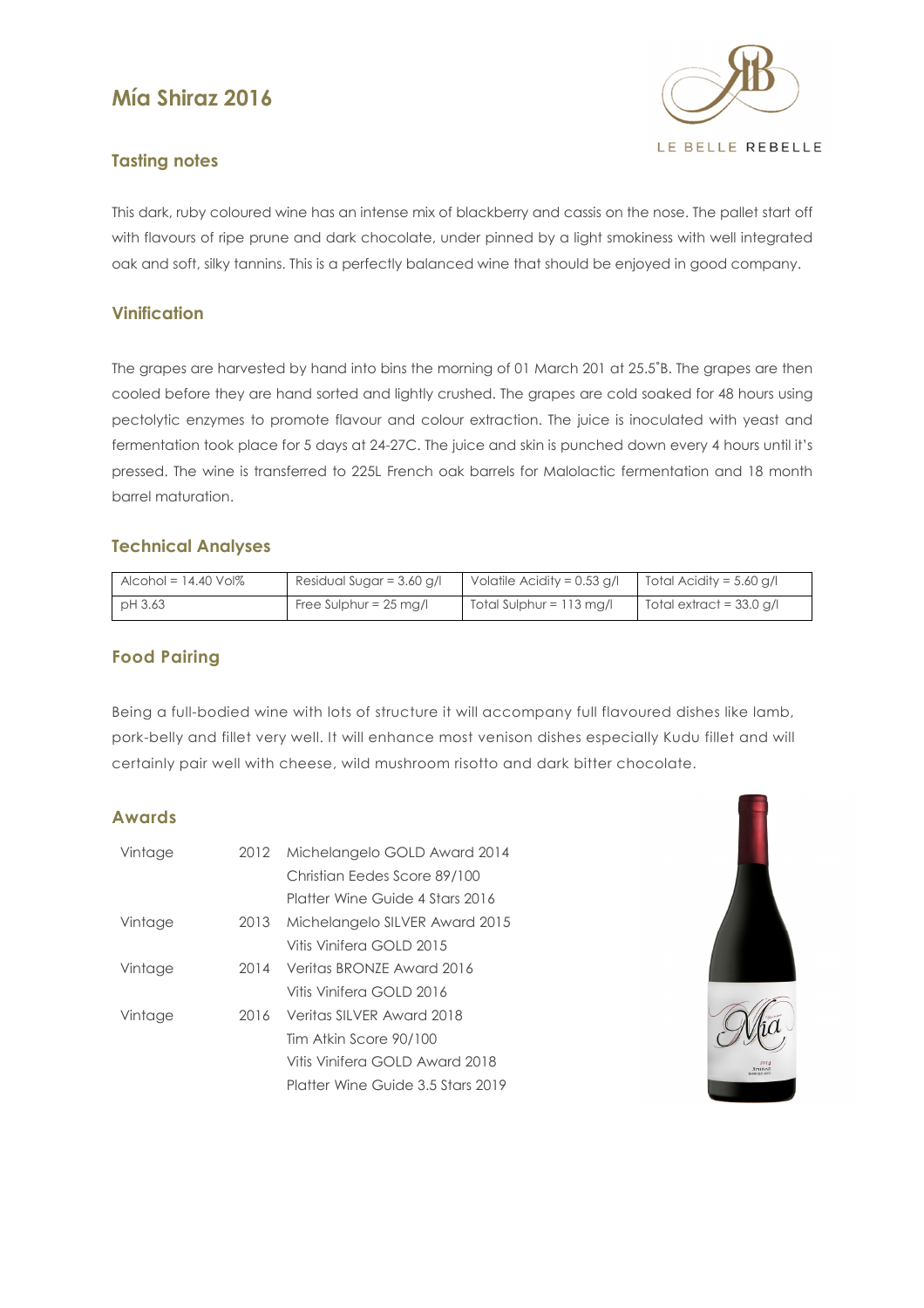# **Mariëtte Chenin blanc 2017**



# **Tasting notes**

A pale straw colour with a bright golden tinge. Soft floral and tropical fruit aromas such as honeysuckle and melon on the nose, as well as lightly wooded elegance with undertones of vanilla and spice. The palate is loaded with stone fruit, figs and a of hint citrus, which culminate in a crisp acidity and long finish. A truly well-balanced beauty that makes this a winemakers' selection.

#### **Vinification**

The grapes were harvested by hand into bins the morning of 21 February 2017 at 23.5˚B. The grapes are then cooled before 60% of them are lightly crushed and pressed, the rest is pressed whole bunch. The free-run juice was allowed to settle overnight at 8°Celsius using pectolytic enzymes. The juice is covered with carbon dioxide blankets to prevent oxidation. The wine is then inoculated, and fermentation took place in 225 litre Burgundy barrels at a constant temperature of 18 - 20°C for approximately 15 days.

#### **Terroir**

Sandstone soils with a lot of stone fragments. Moderate Mediterranean climate. 1.6 Ha block with yields at 20 ton per hectare. Age of vines are 34 years in 2017.

#### **Technical notes**

| Alcohol = $14.29$ Vol $%$ | Residual Sugar = $4.31$ g/l      | Volatile Acidity = $0.66$ g/l           | Total Acidity = 6.70 g/l    |
|---------------------------|----------------------------------|-----------------------------------------|-----------------------------|
| pH 3.39                   | Free Sulphur = $29 \text{ mg/l}$ | $\blacksquare$ Total Sulphur = 116 mg/l | Total extract = $25.18$ g/l |

# **Food Pairing**

Being a rich and elegant wine, it will pair beautifully with creamy dishes, think chicken with a creamy mushroom sauce or rich fish dishes like salmon and croute. Mariëtte Chenin blanc and scallops is also a match made in heaven or try it with a ripe Camembert.

#### **Interesting fact**

Back in the eighties the plant material got mixed up because the block consists of two different clones. We marked the clone with the open bunches which do not rot and only use that for this special wine. The experts believe it is the first plant material of the now popular clone 24.

#### **Accolades**

|  | Vintage 2015 Michelangelo DOUBLE GOLD Award 2017 |
|--|--------------------------------------------------|
|  | Veritas DOUBLE GOLD Award 2017                   |
|  | Platter Wine Guide 4 Stars 2016                  |
|  | Tim Atkin Score 90/100                           |
|  | Vitis Vinifera GOLD 2017                         |
|  | Vintage 2017 Michelangelo DOUBLE GOLD Award 2018 |
|  | Miguel Chan Score 93/100                         |
|  | Veritas SILVER Award 2018                        |
|  | Platter Wine Guide 4 Star 2019                   |

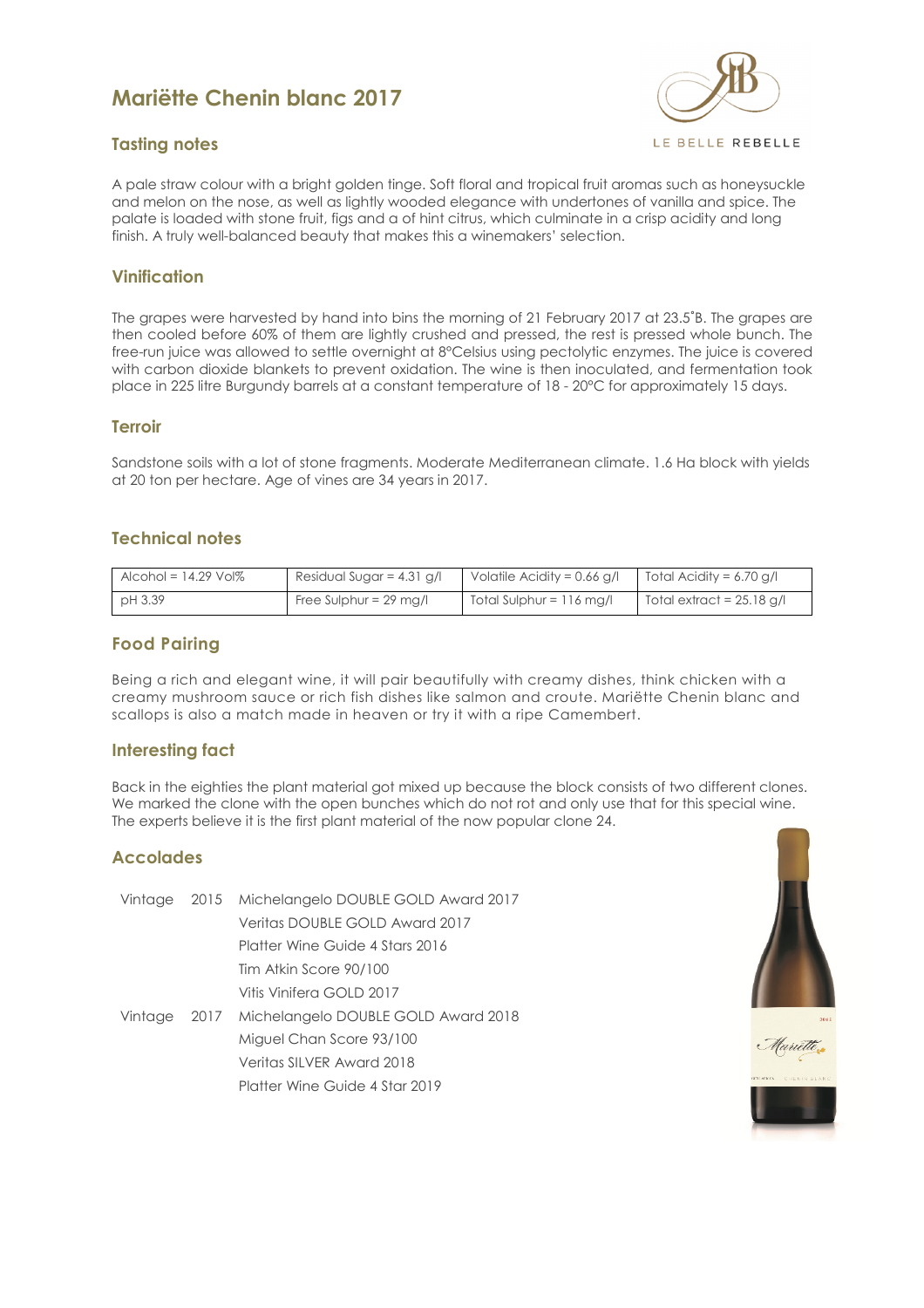# **Mariëtte Methode Cap Classique Chardonnay 2014**



# **Tasting notes**

Mariëtte Méthode Cap Classique has a pale golden colour with a constant stream of delicate bubbles. Light, yeasty aromas with a lemon cream richness and biscuit on the palate follow tones of citrus and pear. Its well-balanced, classic elegance makes this beauty the winemaker's selection.

# **Vinification**

This Méthod Cap Classique was made in the traditional way. The grapes are harvested by hand into bins the morning of 15 February 2014 at 19.8˚B. The grapes are then cooled before it is pressed whole bunch. The free-run juice was allowed to settle overnight at 8°Celsius using pectolytic enzymes. The juice is covered with carbon dioxide blankets to prevent oxidation. The wine is then inoculated, and fermentation took place in stainless steels tanks at a constant temperature of 12°C for approximately 15 days. Second fermentation took place in the bottle where after it was matured on the lees for 50 months.

# **Technical Analyses**

| $\Lambda$ lcohol = 14.40 Vol $\%$ | Residual Sugar = 9.1 g/l         | Volatile Acidity = $0.23$ g/l | Total Acidity = 7.7 g/l    |
|-----------------------------------|----------------------------------|-------------------------------|----------------------------|
| pH 3.52                           | Free Sulphur = $17 \text{ mg/l}$ | Total Sulphur = 70 mg/l       | Total extract = $31.5$ g/l |

# **Food Pairing**

Being a rich and complexed MCC it will pair beautiful with exotic seafood dishes such as fish carpaccio, caviar, oysters and sushi. Mariëtte MCC and shellfish with a rich sauce is also a match made in heaven or try it just on its own to celebrate any occasion.

# **Accolades**

Vintage 2013 Michelangelo GOLD Award 2017 Veritas SILVER Award 2017 Platter Wine Guide 4 Stars 2017 Michelangelo GOLD Award 2018 Tim Atkin Score 90/100 Veritas GOLD Award 2018 Platter Wine Guide 4 Stars 2018 Listed at The Test Kitchen

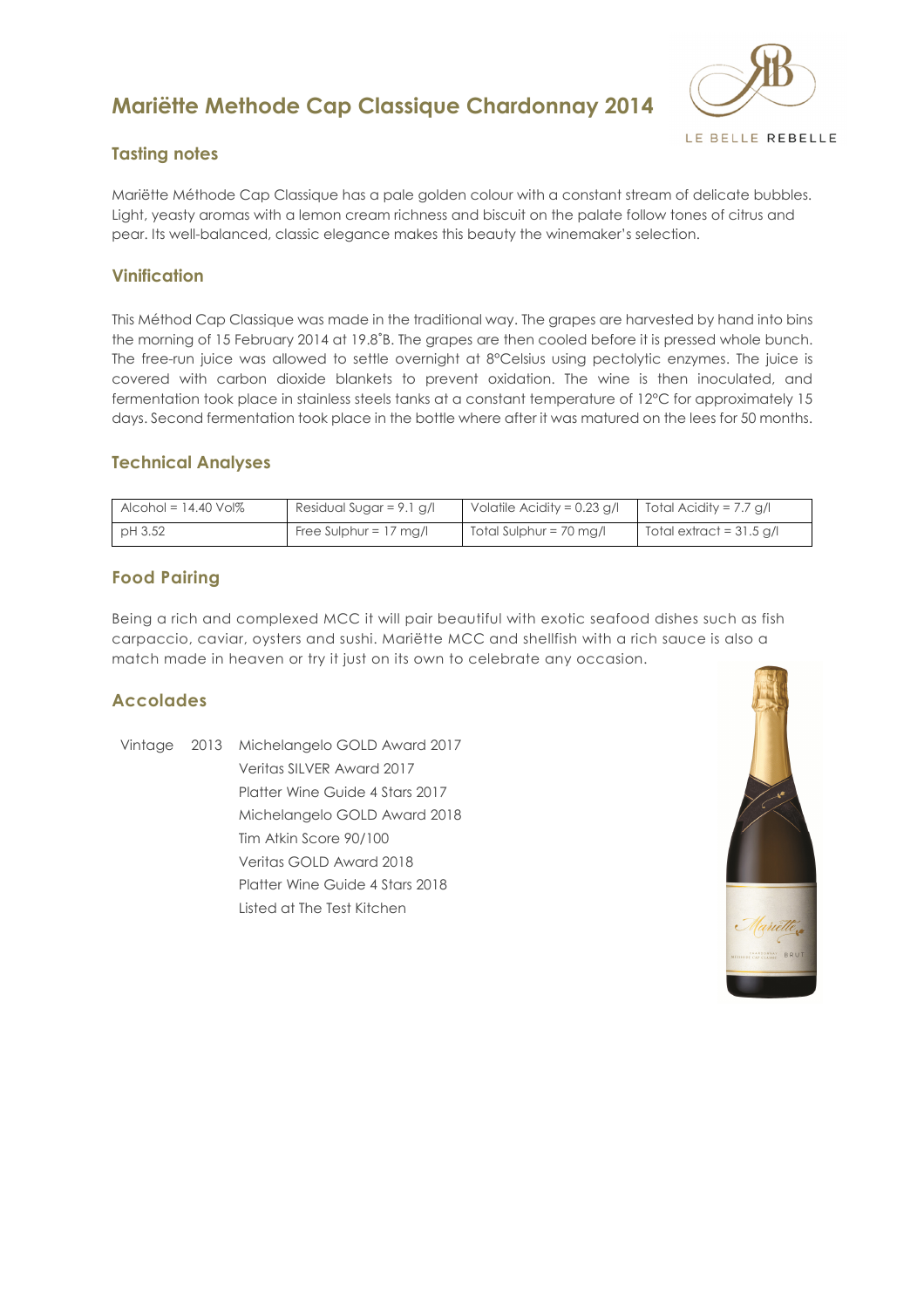# **Mariëtte Pinot blanc 2017**



#### **Tasting notes**

A pale straw colour with a bright golden tinge. Soft fig and tropical fruit aromas such as melon and pear on the nose, as well as a lightly wooded elegance with undertones of almonds and nuttiness. The palate is loaded with stone fruit, dried apricot and a hint of ripe lemons, which culminate in a crisp acidity and long finish. A truly well-balanced beauty that makes this a winemakers' selection.

#### **Vinification**

The grapes were harvested by hand into bins the morning of 06 February 2017 at 23.0˚B and cooled before being pressed. The free-run juice was allowed to settle overnight at 8°Celsius using pectolytic enzymes. The juice was covered with carbon dioxide blankets to prevent oxidation. The wine was then left to start fermenting spontaneously and fermentation took place in third fill French oak barrels at a constant temperature of 18°C for approximately 10 days.

#### **Technical notes**

| $\Delta$ cohol = 14.14 Vol $\%$ | Residual Sugar = 3.89 g/l        | Volatile Acidity = $0.5$ g/l       | Total Acidity = $6.38$ g/l  |
|---------------------------------|----------------------------------|------------------------------------|-----------------------------|
| pH3.42                          | Free Sulphur = $25 \text{ mg/l}$ | Total Sulphur = $140 \text{ mg/l}$ | Total extract = $24.36$ g/l |

# **Food Pairing**

Being such an interesting wine with out of the ordinary flavours this wine will be a chefs' dream pairing. Thai green curry, rich matured cheeses with figs and nuts will suit the almond, nutty aftertaste. Full flavoured seafood dishes like paella, creamy mussels or kingklip will be irresistible combinations.

#### **Interesting Fact**

Pinot blanc and Pinot Gris are both natural genetic mutations from Pinot noir which is genetically unstable. In this specific block the Pinot blanc and Pinot Gris grapes are mixed, and we only picked the white grapes for this rare and unusual wine. The vines are 30 years old in 2017 and only enough grapes are available to make 3 barrels of wine.

# **Accolades**

|  | Vintage 2016 Platter Wine Guide 4.5 Stars 2018 |
|--|------------------------------------------------|
|  | Listed at The Test Kitchen                     |
|  | Vintage 2017 Platter Wine Guide 4.5 Stars 2019 |
|  | Michelangelo GOLD Award 2018                   |
|  | Veritas SILVER Award 2018                      |
|  | Tim Atkin Score 91/100                         |

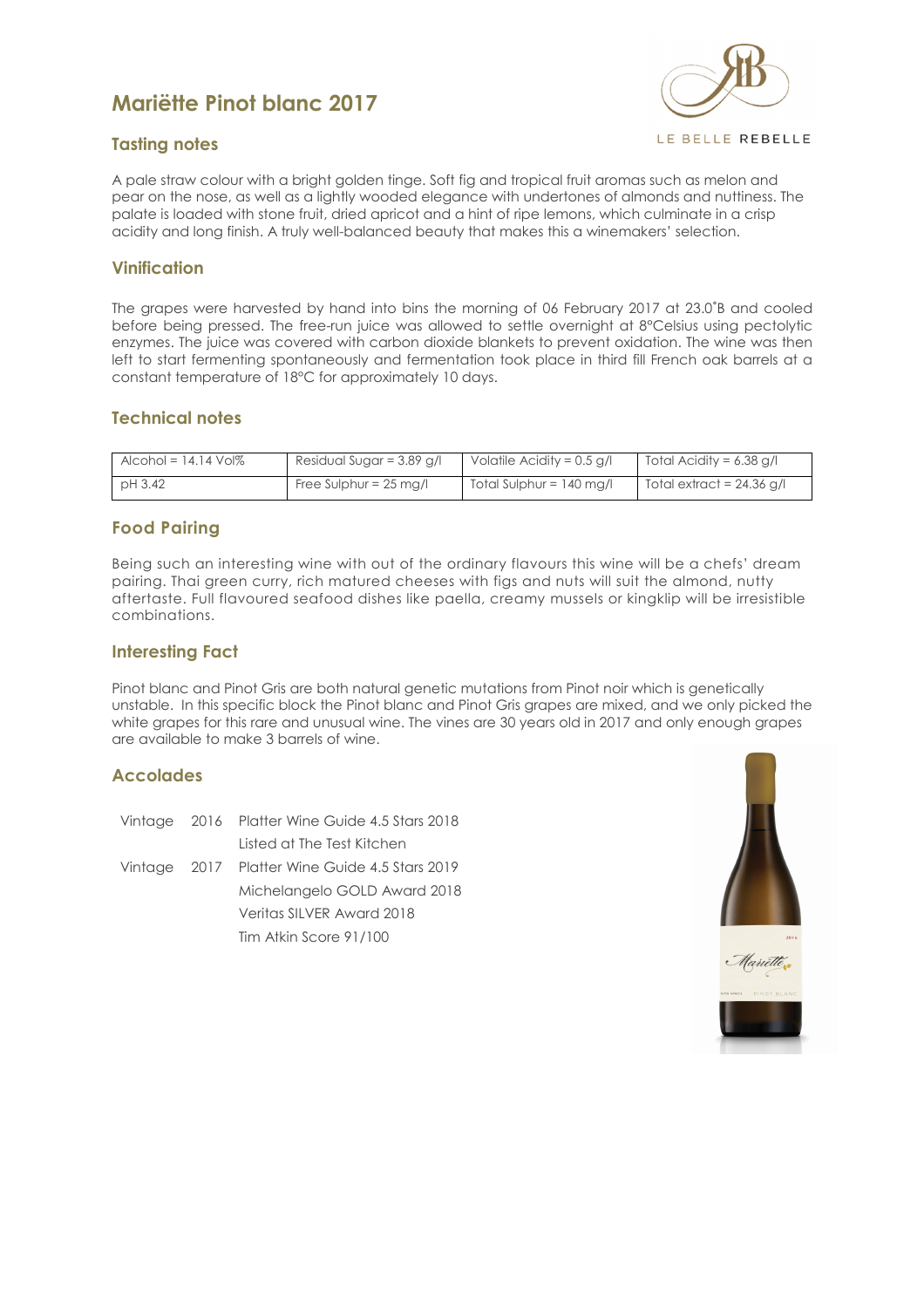# **Mariëtte Syrah 2015**



# **Tasting notes**

A beautiful deep, inky burgundy colour. It's a full-bodied wine with a complex nose of black and white pepper, blackcurrant and spice. The palate is intense with ripe blackberries, plum and a hint of dark, bitter cocoa. The long-lasting palate ends with well-balanced tannins with a silky soft finish. A truly wellbalanced beauty that makes this a winemakers' selection.

# **Vinification**

The grapes are harvested by hand into bins the morning of 05 April 2015 at 25.0˚B. The grapes are then cooled before they are hand sorted and lightly crushed. 10% of the grapes is not destemmed and added to the rest whole bunch – this adds extra spicyness to the wine. Then 15% of the juice is bleed to get a more complex skin to juice ratio for more colour and flavour. The grapes are cold soaked for 48 hours using pectolytic enzymes to promote flavour and colour extraction. The juice is inoculated with yeast and fermentation took place for 5 days at 24-27C. The juice and skin is punched down every 4 hours until it's pressed. The wine is transferred to 225L French oak barrels for Malolactic fermentation and 30 month barrel maturation.

# **Technical notes**

| Alcohol = $15.0$ Vol $\%$ | Residual Sugar = $3.90$ g/l      | Volatile Acidity = $0.75$ g/l | Total Acidity = $5.50$ g/l |
|---------------------------|----------------------------------|-------------------------------|----------------------------|
| pH 3.66                   | Free Sulphur = $32 \text{ ma/l}$ | $Total Sulphur = 147 mg/l$    | Total extract = $36.7$ g/l |

# **Food Pairing**

This complex, full bodied wine will pair well with red meat with allot of flavour such as matured beef fillet with peppercorn sauce or Karoo lamb with rosemary. Venison dishes like springbok fillet with fresh coriander or Kudu will accompany the beautiful wine nicely. For the sweet tooth, we will recommend chocolate mousse or baked dessert dressed in layers of dark chocolate.

# **Accolades**

Vintage 2014 Platter Wine Guide 4 Stars 2017

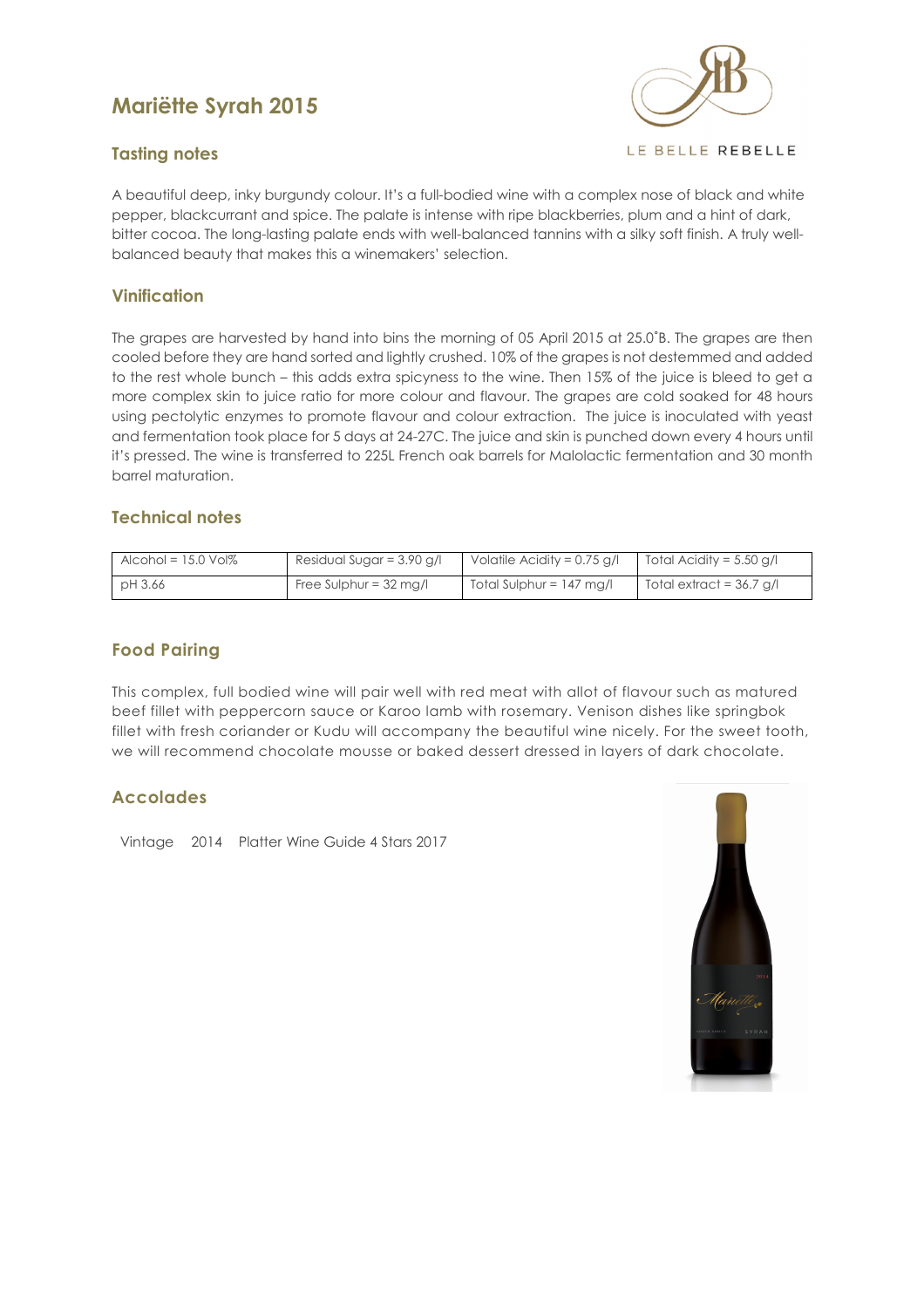# **Mariëtte Cabernet Sauvignon 2016**



# **Tasting notes**

A brilliant ruby red colour. It's a full-bodied wine with a complex nose of red fruit like blackcurrant, ripe cherries with oak spice flavours. The palate is bursting with dark fruit, plum and delicate well integrated oak. The long-lasting palate ends with elegance and silky-smooth tannins. A truly well-balanced beauty that makes this a winemakers' selection.

# **Vinification**

The grapes were harvested by hand into bins the morning of 11 March 2016 at 25.4˚B. They were cooled, hand sorted and lightly crushed with 10% of the grapes not destemmed and added to the rest whole bunch – this added extra spiciness to the wine. Then 15% of the juice was bleed to get a more complex skin to juice ratio for more colour and flavour. The grapes were cold soaked for 48 hours using pectolytic enzymes to promote flavour and colour extraction. The juice was inoculated with yeast and fermentation took place for 5 days at 24-27C. The juice and skin were punched down every 4 hours until pressed. The wine was transferred to 225L French oak barrels for Malolactic fermentation and 24-month barrel maturation.

# **Technical notes**

| Alcohol = $15.0$ Vol $%$ | Residual Sugar = $3.30$ g/l      | Volatile Acidity = $0.85$ g/l      | Total Acidity = 6.30 g/l   |
|--------------------------|----------------------------------|------------------------------------|----------------------------|
| pH 3.63                  | Free Sulphur = $31 \text{ mg/l}$ | Total Sulphur = $131 \text{ mg/l}$ | Total extract = $35.2$ g/l |

# **Food Pairing**

This complex, full bodied wine will pair well with fatty meat like braised beef ribs or sticky pork ribs. Rosemary lamb shanks, fillet with a rich balsamic glaze or gorgonzola sauce are all a perfect match for this beautiful Cabernet Sauvignon. For the sweet tooth, we will recommend dark chocolate truffles which is rich in flavour.

# **Accolades**

Vintage 2015 Veritas SILVER Award 2018 Platter Wine Guide 3.5 Stars 2019